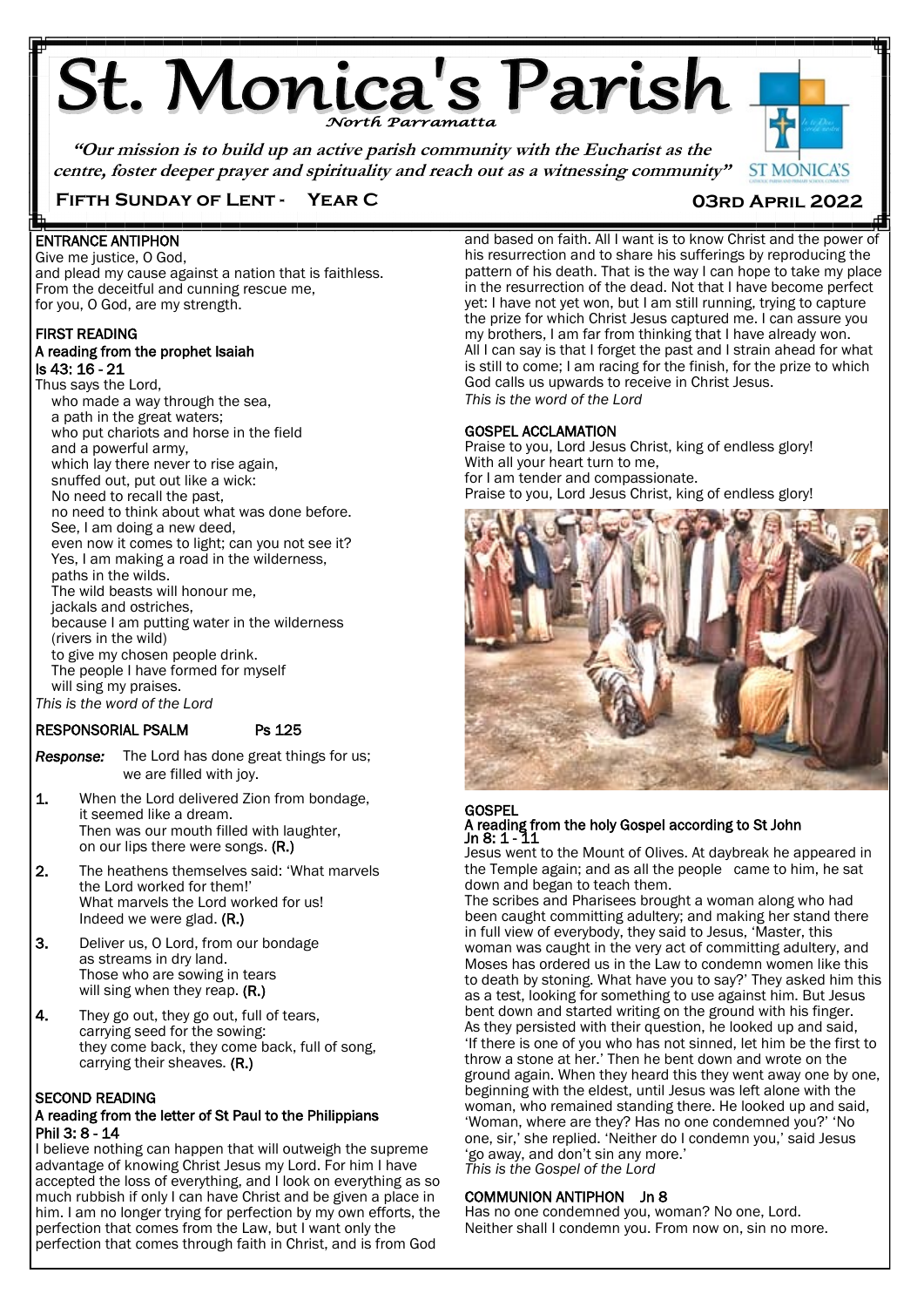# *St. Monica's Catholic Parish*

**Cnr Church Street and North Rocks Road, North Parramatta**

| SUNDAY MASSES:                                    | Saturday Vigil - 5pm; Sunday - 9am, 11.30am (Cantonese/Chinese Mass) and 6pm                     |  |  |  |
|---------------------------------------------------|--------------------------------------------------------------------------------------------------|--|--|--|
| WEEKDAY MASSES:                                   | Tuesday-Friday - 9.15am                                                                          |  |  |  |
| <b>EXPOSITION:</b>                                | Every Thursday 8pm—9pm<br>Every Friday following 9.15am Mass until 10.45am,                      |  |  |  |
| <b>RECONCILIATION:</b>                            | Friday 10-10.30am, Saturday 4-4.40pm, 3rd Sunday of the month 10:15-11am, or on request          |  |  |  |
| <b>MARRIAGES:</b>                                 | Please contact the Parish Priest at least 12 months prior                                        |  |  |  |
| <b>BAPTISMS:</b>                                  | Please contact the Parish Office for appointment with the Parish Priest. Phone: 9630-1951        |  |  |  |
| ANOINTING OF THE SICK/<br>EUCHARIST AT HOME       | Please contact the Parish Office or Fr Ephraim Lam Phone: 9630-1951                              |  |  |  |
| <b>PARISH PRIEST/</b><br><b>CHINESE CHAPLAIN:</b> | Fr. Ephraim Lam Phone: 9630 -1951<br>Email: shingmanlam@gmail.com                                |  |  |  |
| <b>POSTAL ADDRESS:</b>                            | 8 Daking Street, North Parramatta, 2151<br>Website: http://www.stmonicanp.org.au                 |  |  |  |
| <b>OFFICE HOURS:</b>                              | Phone: 9630-1951 Fax: 9630-8738<br>Tuesday-Friday 8.30am-2.30pm<br>Email: stmonicanp@bigpond.com |  |  |  |

*St. Monica's School*

School Principal: Lisa Crampton Phone: 8832 4100 Fax: 8832-4199 Email: stmonicasnparra@parra.catholic.edu.au

# **The Gaze of Jesus**

The accusers of this woman make her 'stand there in *full view* of everybody.' She is surrounded by the hostile glare of *eyes* filled with blood lust.

It is only when the accusers have left in embarrassment that Jesus, who has been bent to the ground, looks up at her. He adopts the posture of a slave, seeing her as she could be if she gives up her current pattern of behaviour.

Up till now, *no-one* has spoken to this woman. Now Jesus treats her as a human being worth speaking to. And what does she hear? That he does not condemn her but points her to a new sort of life in the future.

We could pause for a moment to allow Jesus the time to look at us, talk to us, in that way. Do you have the courage to 'lock eyes' with Jesus and live out the consequences?

'The eyes have it.'

© Fr Michael Tate; mtate@bigpond.com



#### *Prayer during lent.*

Dear Lord, I know you receive what is in my heart.

Let me be inspired by your words and by the actions of your son, Jesus.

Guide me to make sacrifices this Lent in the spirit of self-denial and with greater attention to you and to those around me.

Help me to believe that you will grant me this because of the sacrifice Jesus made for me.

Amen

# COMMEMORATIONS

April 4, St Isidore April 5, St Vincent Ferrer April 7, St John the Baptist de la Salle April 10, PALM SUNDAY OF THE PASSION OF THE LORD

#### PLEASE REMEMBER TO PRAY FOR THOSE OF OUR PARISH FAMILY WHO ARE SICK. **ESPECIALLY**

Paul Chiu, John Rodrigues, Dave & Fan Lin Wilson, Francis Lee, Jerry A, Michelle Barnes, Levi Bell, Grace Boitano, Gesualda Borg, Monica Teresa & Fernanda Carigliano, Veronica Coorey. Margaret Dorahy, Heidi Ellich, Josie Estera, Philippe Kalife, Tim Kelly, Mary Korunic, Lillian Leigh, Monique Malouf, Maria Itang Tagle, Sheila Watts, Tina de Larrazabal, Rosa Santos, Llave Family, Gloria Cherote,

## MASS INTENTIONS

Br Henry Spinks Thomas O 'Dwyer Kevin Harris Cyril & Florence Rodrigues Teresa Yeung Ante Matek Lucy Dsavid